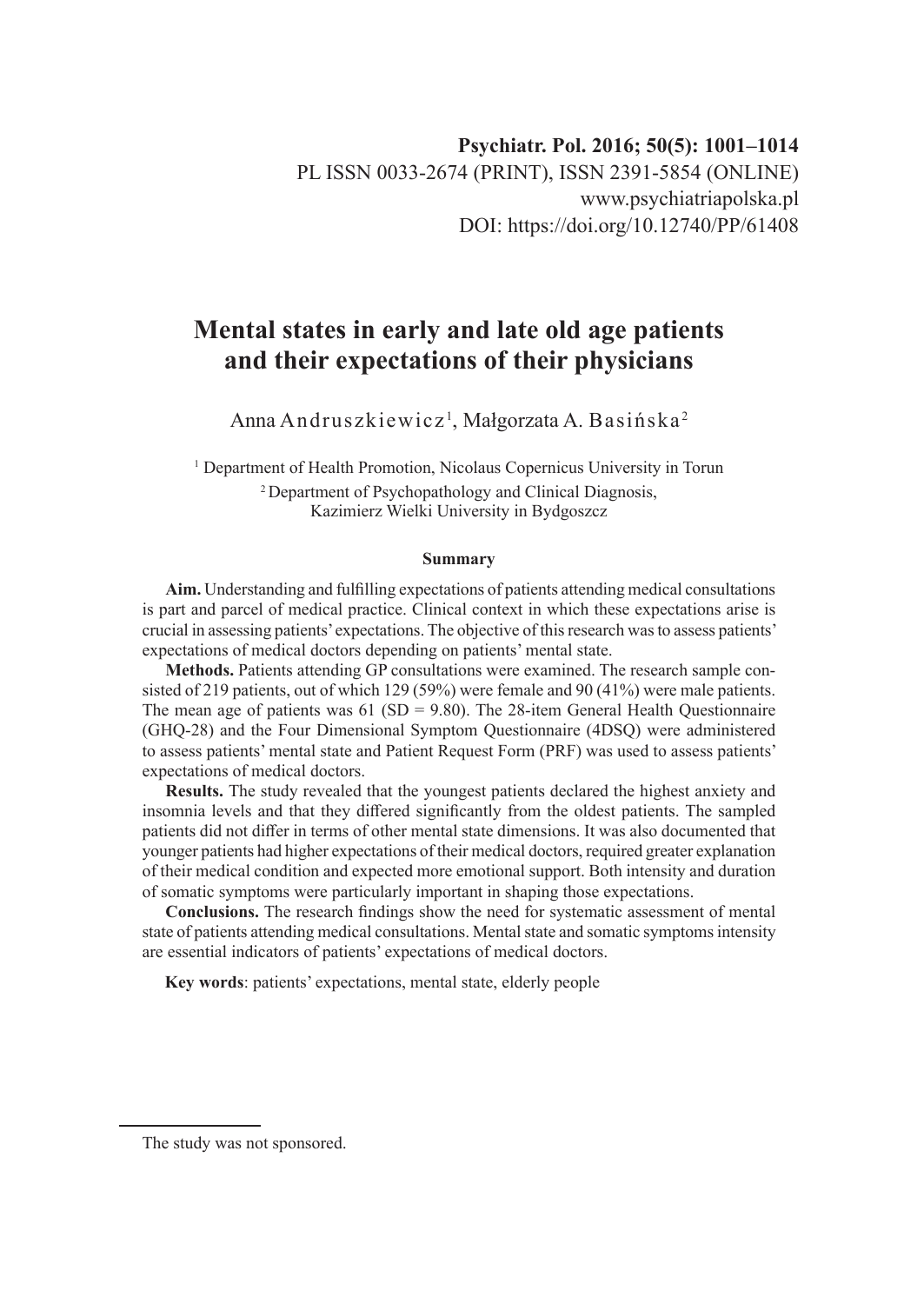## **Introduction**

Expectations of patients using health care services grow with advancement in medicine. These expectations refer to treatment methods, organization of health services as well as interpersonal relationship with medical personnel, particularly with doctors. Apart from reliable, professional and comprehensive information, patients expect interest, kindness, compassion, care and support from their health providers. Among factors underlying patients' expectations are, inter alia, general health, mental state or age. The study shows that half of the patients attending GP consultations suffer from mental problems [1, 2]. Based on the analysis of patients in primary care, Terluin [3] identified four dimensions of most common mental health problems, which are: distress, depression, anxiety and somatization.

It is estimated that in the mid of  $21<sup>st</sup>$  century, people aged 60 and over, will constitute 25% of the world's population, with the most noticeable increase concerning developing countries – as the world reports suggest. As a consequence the number of patients with chronic disease and comorbidities will rise [4]. It is necessary to emphasize that geriatric patients are the most frequent users of healthcare services [5, 6].

## Mental state

Mental state is a part of a mental process that also includes other elements, for instance, emotional state (affect and mood), psychomotor function, cognitive processes, perception of self and behavior. Mental state encompasses both elements of wellbeing and pathological symptoms as well. Mental well-being is understood as an optimal psychological functioning and positive experiences recognized as such in the absence of pathological states, such as: anxiety and depression [7, 8].

# Challenges of aging

Old age is a natural stage of human development that follows adulthood [9]. It can be looked at from at least three perspectives: the number of life years (chronological, metrical age), biological changes occurring in the organism (biological age) and those occurring in the human psyche (psychological age) [10]. According to the World Health Organization, age 60 has been denoted as the beginning of old age; the remaining criteria of other age groups of older people are the following: 45–59 years "pre-old", 60(65)–74 years "early old", so-called young-old, third age, and 75–89 years – senile age, late old age, so-called old-old [9]. Yet we must not forget that due to the lengthening of the average life span these delineations are symbolic. Nowadays it is emphasized that it is rather how individuals interact with their immediate environment not the biological age itself that determines their belonging to a particular subgroup. Thus when a person becomes less fit and self-reliant they enter the next stage of their life faster [11].

Disabilities of old age can cause greater suffering and malaise. They may also lead to impaired functioning in daily life and limited contact with other people, deprive of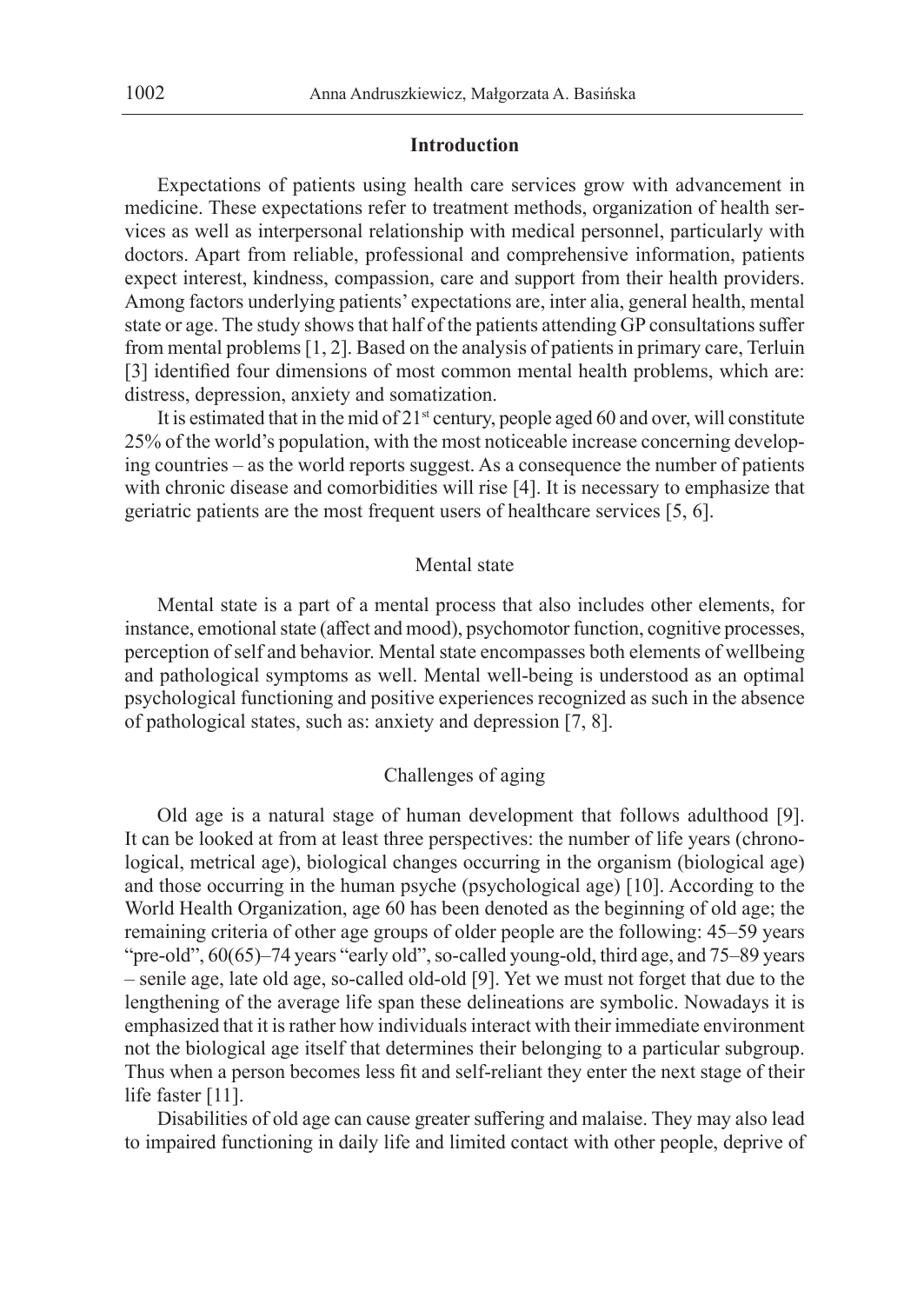joy of life and increase dependence on other people. From a medical perspective, there are two fundamental types of changes: deterioration in physical condition and so-called multiple pathology. 80–85% of 60 year-olds suffer from at least one, as a rule, chronic disease, 30 % have been diagnosed with impaired hearing, 20% impaired vision, all of which affect their daily activity and contribute to mental state deterioration [12, 13]. People in old age are vulnerable to numerous somatic problems, and these inconveniences and limitations have a great impact on their mental state and general mental health.

Due to health-related problems, the elderly frequently use medical services and thus may have very different expectations of medical personnel.

## Patients' expectations of medical personnel

Williams [14] defines expectations as objective needs, wishes and desires prior to a medical consultation. Expectations about treatment, including those of a medical doctor, are important from the patient's perspective because they make it easier for them to take action about health and recovery. Perception of own personal resources, clinical symptoms and the quality of medical interventions is a key factor in undertaking such actions.

Unfortunately patients' expectations are not a subject of systematic investigation and nurses and physicians very often do not understand and underestimate patients' expectations, which as a result are not met. Contact with a patient in the process of making a diagnosis enables medical personnel to create a specific picture of patients' needs which does not necessarily meet their actual expectations [15].

Two groups of patients' expectations of medical personnel can be singled out:

- 1. expressive actions undertaken to deliver information (about diagnostic procedures and treatment) and explain (the relationship between the medical condition and behavior, and consequences on other areas of life) and support (expectations of receiving emotional help);
- 2. instrumental that is efficient patient care-related performance [16].

Generally, patients have problems voicing the expectations they have of their medical doctor or nurse clearly [17]. Moreover, the collected data indicate that patients' expectations of medical personnel differ considerably depending on the duration of hospital stay and patients' sex [16] as well as the time spent in treatment and age [18]. Patients tend to focus more on information and support with time in the course of their disease [16]. Female patients have greater expectations than male patients [16], and they also expect more in terms of mental support [18]. Expectations concerning emotional support increase with age. Patients over 60 years of age put more emphasis on care and compassion, while still older patients expect mostly emotional support. Research findings show that patients' expectations are met to a certain extent by their family members, e.g., emotional support; while some of these expectations can only be met by health professionals [18].

Nurses tend to have greater awareness of patients' emotional needs than patients' themselves, while the female patients' needs are greater than doctors' perception of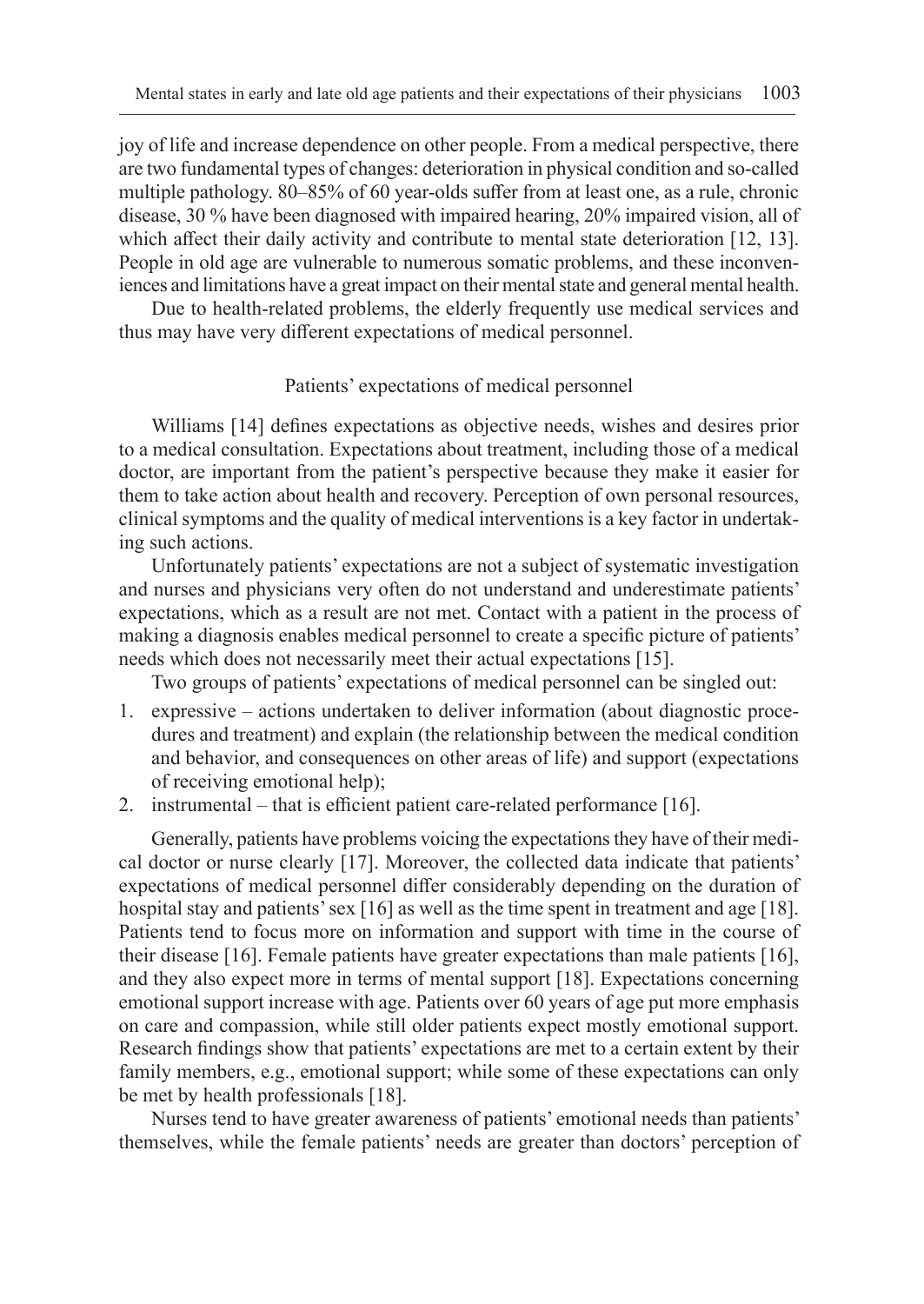those needs. In the sample group, oncological patients declared higher expectations about information delivery than the perception of those needs was in the group of nurses. In terms of expressive activities – support, a comparative analysis in the group showed that patients' expectations in this area were lower than nurses thought. And the physicians' perception of those expectations was lower than in the group of nurses. Therefore, it can be assumed that patients do not always expect considerable emotional support from medical personnel, while nurses are very often convinced about those needs as particularly strong in their patients. Moreover, physicians underestimated patients' expectations concerning instrumental procedures, which were higher in patients than clinicians believed. It is thus not surprising that patients have high expectations of their personnel regarding high quality instrumental procedures. All the analyses indicate that patients expect more information rather than support from healthcare professionals, as confirmed in part by research conducted by Laskowska and Tulińska [19]. Their research showed that 75% of patients want to be informed about their health even though the information might be unfavorable [16].

Appropriate doctor-patient communication is particularly important. The quantity and quality of information transferred to the patient helps control emotions which have a negative impact on a patient's health. Therefore, knowing patients' expectations enables undertaking more efficient interventions [20, 21].

It is known that in order to deal with a disease patients need specific skills that will help them recognize the disease symptoms and react adequately if they occur, take medication as prescribed and act when their health is at stake, follow most suitable diet and take physical activity, have effective relationship with healthcare professionals, use local community resources, adapt to work or deal with disease-related psychological issues [21, 22]. These skills and knowledge patients acquire throughout the whole therapeutic process from medical personnel. Therefore meeting patients' expectations throughout the whole therapeutic process is becoming a major challenge of modern medicine. To date, considerable research on patients' expectations has focused on the outcomes of unmet expectations, emphasizing patients' satisfaction. The present research allows us to expand to date analyses into the effect a psychological condition and age have on chronic patients' expectations of medical doctors. Based on relevant literature, the following research questions have been formulated:

- 1. What is the mental condition of the studied patients and what are their expectations of physicians?
- 2. Does the age of the studied patients diversify their expectations of physicians?
- 3. Does the mental state of the studied patients diversify their expectations of physicians?
- 4. Do age, mental condition and duration of the disease allow to predict patients' expectations of physicians?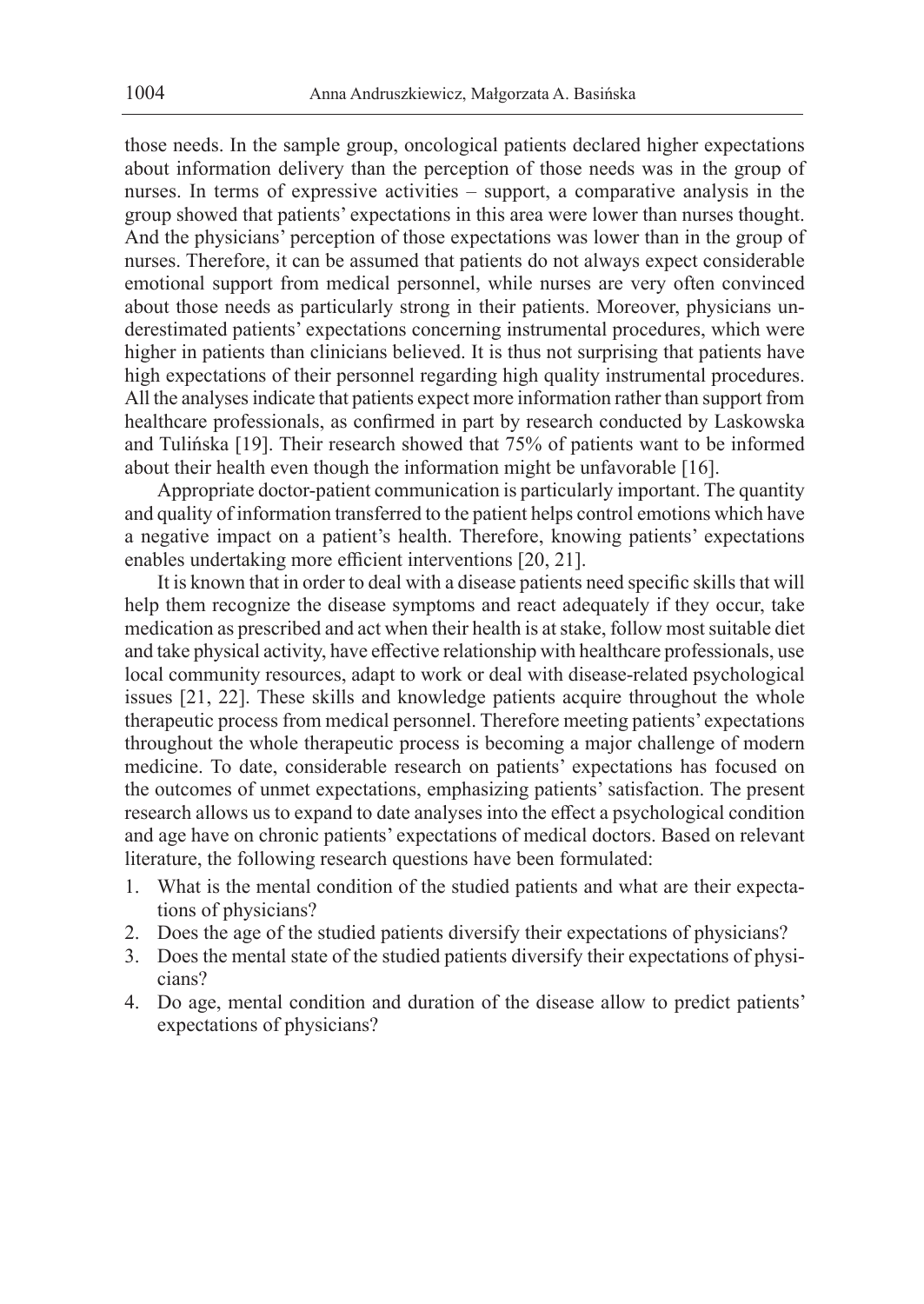## **Method**

## Sample

The sample consists of patients attending GP consultations. 219 people were examined, including 129 (59%) females and 90 (41%) males, mean age 61 (SD = 9.80). The youngest person was 45 years old, while the oldest was 89 years old. Patients were put into three age categories as delineated by the World Health Organization:

- Group I:  $n = 106$  subjects (48%) so-called late adulthood 45–59 years (M = 52.76 years;  $SD = 4.43$ ), a pre-old age (considered herein a control group);
- Group II:  $n = 88$  subjects (40%) aged 60–74 years early old age (M = 65.14 years;  $SD = 3.94$ ).
- Group III:  $n = 25$  subjects (12%) over 75 years old age (M = 79.48 years; SD  $= 3.60$ ).

## Subjects' health condition

All subjects were chronically ill patients, but only some  $(n = 140; 65%)$  remained under specialist medical care. The majority suffered from arterial hypertension, coronary heart disease and diabetes (Table 1). The duration of the disease in the studied sample ranged from a few months to 42 years with an average amounting to 10.80 years  $(SD = 8.66)$ .

| Disease                           | n  | $\%$  |
|-----------------------------------|----|-------|
| Arterial hypertension             | 58 | 26.48 |
| Coronary heart disease            | 57 | 26.03 |
| <b>Diabetes</b>                   | 53 | 24.20 |
| Tuberculosis and lung disease     | 37 | 16.89 |
| Thyroid disease                   | 5  | 2.28  |
| Arthritis and vertebral syndromes |    | 1.82  |
| Other diseases                    | 5  | 2 28  |

Table 1. **The size of the study sample depending on a disease**

#### Research tools

Three measures were used in the study. The 28-item General Health Questionnaire (GHQ-28) by Goldberg, one of the most popular methods, was administered to assess patients' general mental state [2] and the Four Dimensional Symptom Questionnaire (4DSQ) was used to assess the four dimensions of patients' mental disorders: distress, depression, anxiety and somatization. These measures proved extremely reliable in the studied sample because the Cronbach's alpha coefficient values were higher than during adaptation work [23] and were calculated as 0.955, 0.956, 0.945, and 0.926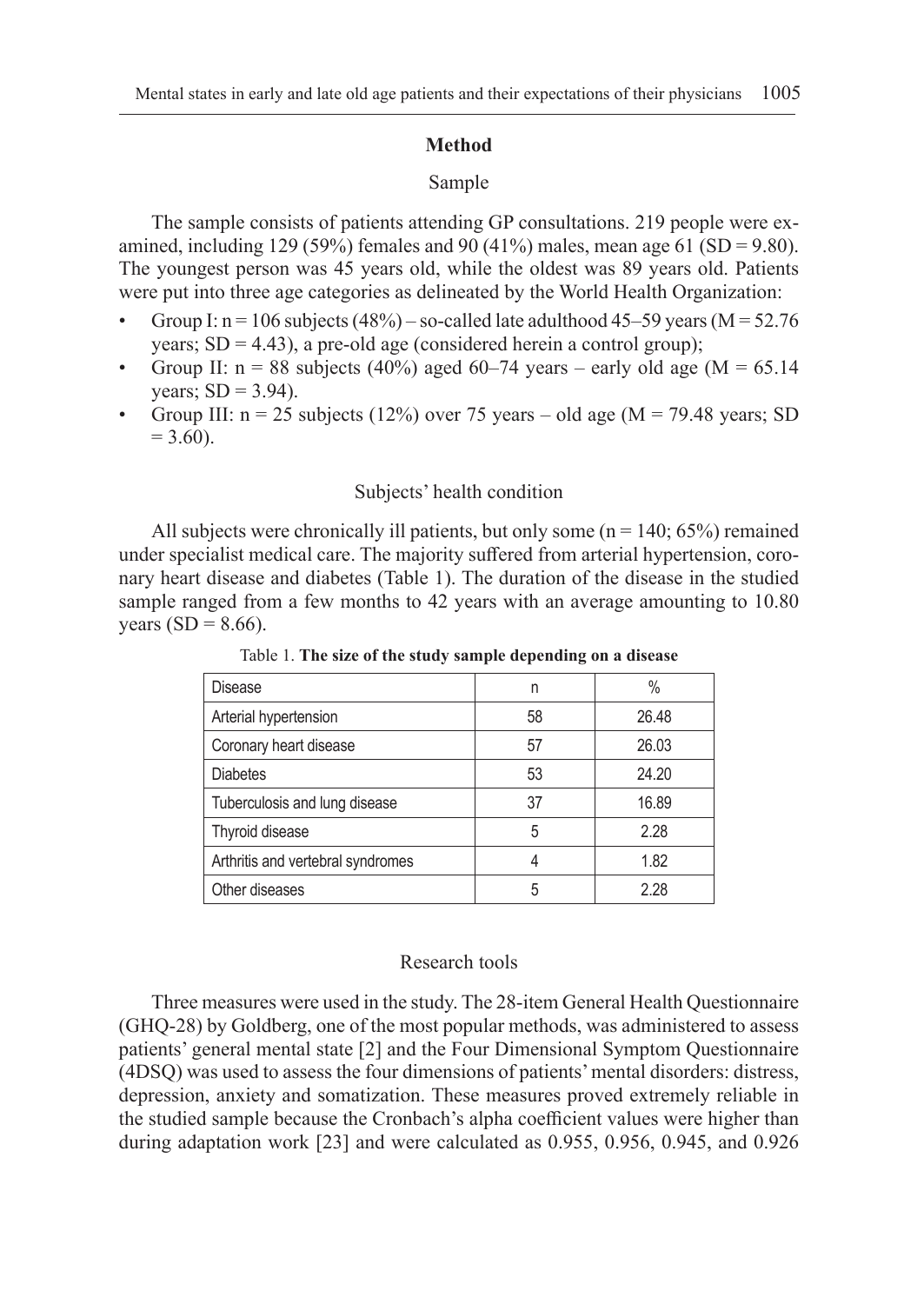respectively. GHQ-28 examines four dimensions of mental state: A – somatic symptoms (the Cronbach's alpha value for the studied sample is 0.876); B – anxiety and insomnia (alfa =  $0.916$ ); C – social dysfunction (alfa =  $0.933$ ); D – depressive symptoms (alfa  $= 0.941$ ), which together give a total score (alfa  $= 0.958$ ).

Polish adaptation by Juczyński [24] of the Patient Request Form (PRF) by Salmon and Quine was used to assess patients' expectations of medical doctors. The authors of this measure drew up a list of statements presenting reasons for an encounter, concerning three areas of patients' expectations about: disease explanation (the Cronbach's alpha value for the whole sample group =  $0.836$ ), seeking emotional support (alfa =  $0.845$ ) and obtaining information about diagnostic procedures and treatment (alfa = 0.847). Moreover, a score indicating a general level of expectations is obtained – the Cronbach's alpha value for the studied sample was 0.914.

Finally, demographic and basic information concerning patients' health were collected with demographics questionnaire.

The research was conducted in compliance with the ethical principles of the Helsinki Declaration, and a permission to carry out this research was granted by the Ethical Committee of the Collegium Medicum Nicolaus Copernicus University in Torun No. EC 440/2012.

#### **Results**

# Mean values of the analyzed variables

Table 2 presents mean values for the sampled subjects put in age groups within the analyzed variables. Subjects in the control group (late adulthood) had the highest values in most mental health dimensions and expectations of a medical doctor. The results allow us to answer the first research question. The results show that not the elderly but people who are in the stage of old adulthood show least favorable mental state and expect the most of a physician when they suffer from a chronic disease.

| Analyzed variables                | Old age $(n = 25)$ |           | Early old age $(n = 88)$ |           | Late adulthood ( $n = 106$ ) |           |
|-----------------------------------|--------------------|-----------|--------------------------|-----------|------------------------------|-----------|
|                                   | M                  | <b>SD</b> | M                        | <b>SD</b> | M                            | <b>SD</b> |
| GHQ A - somatic<br>symptoms       | 7.40               | 4.79      | 6.86                     | 3.92      | 7.63                         | 4.56      |
| $GHQ B -$ anxiety and<br>insomnia | 4.36               | 3.33      | 6.00                     | 4.29      | 7.54                         | 5.77      |
| GHQ C - social<br>dysfunction     | 9.44               | 4.42      | 7.97                     | 3.08      | 9.06                         | 4.12      |
| GHQ D - depressive<br>symptoms    | 2.32               | 3.84      | 1.77                     | 3.15      | 3.14                         | 5.20      |
| GHQ-28 Sum                        | 23.52              | 12.01     | 22.60                    | 11.45     | 27.37                        | 17.43     |
| GHQ-28 sten                       | 5.16               | 1.93      | 5.16                     | 2.05      | 5.52                         | 2.40      |

Table 2. **Descriptive statistics for the analyzed variables including age sub-grouping**

*table continued on the next page*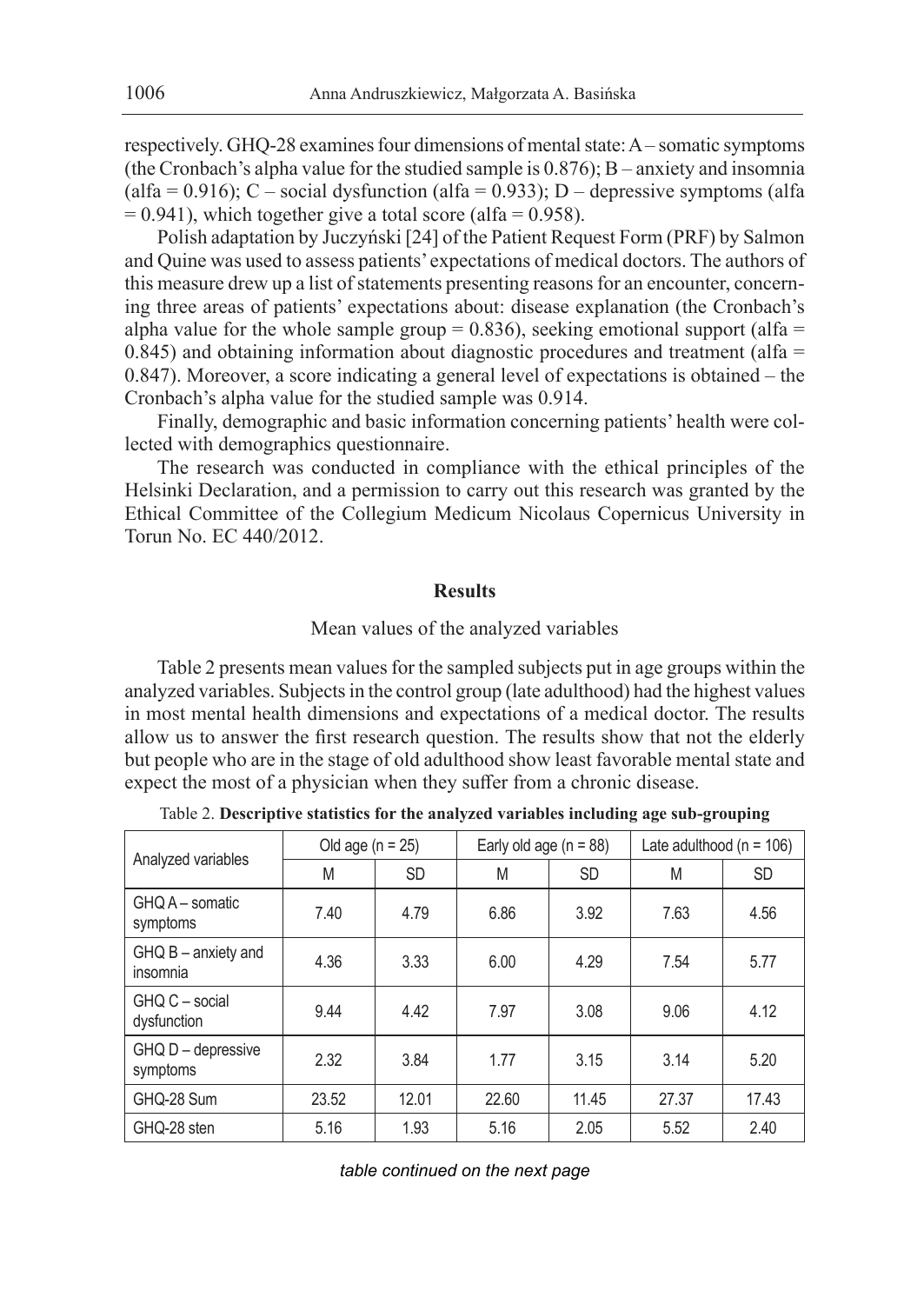| 4DSQ Distress              | 8.52  | 8.01 | 7.88  | 9.46  | 10.07 | 13.40 |
|----------------------------|-------|------|-------|-------|-------|-------|
| 4DSQ Depression            | 2.40  | 4.30 | 1.23  | 2.43  | 2.31  | 5.14  |
| 4DSQ Anxiety               | 2.60  | 4.25 | 2.42  | 4.47  | 4.49  | 9.37  |
| 4DSQ Somatization          | 10.92 | 6.89 | 11.78 | 10.15 | 12.06 | 12.45 |
| Explanation                | 9.00  | 3.29 | 9.28  | 3.67  | 10.38 | 2.69  |
| Support                    | 5.08  | 4.27 | 5.26  | 4.09  | 6.62  | 4.07  |
| Information                | 9.56  | 3.28 | 9.51  | 3.67  | 10.61 | 2.54  |
| PRF Sum of<br>expectations | 23.64 | 9.40 | 24.05 | 10.05 | 27.61 | 7.65  |

# Differences in mental state assessment and expectations of physicians in the studied groups

Firstly, differences in mental state and expectations of doctors were checked regarding the age of subjects. The analysis showed that subjects' mental state differs depending on their age solely in terms of GHQ-28 B – anxiety and insomnia (Table 3). The highest anxiety and insomnia levels were found in the youngest subjects  $(M = 7.54)$ , who differed significantly from the oldest subjects  $(M = 4.36)$ . The latter had fewest complaints about these disorders ( $p = 0.03$ ). In the remaining mental state dimensions, subjects did not display any differences.

| Analyzed variables              | F/H    | р     |
|---------------------------------|--------|-------|
| GHQ 28 A - somatic symptoms     | 0.762F | 0.468 |
| GHQ 28 B - anxiety and insomnia | 7.273  | 0.026 |
| GHQ 28 C -social dysfunction    | 1.450  | 0.484 |
| GHQ 28 D - depressive symptoms  | 3.017  | 0.221 |
| GHQ-28 Sum - raw scores         | 1.570  | 0.456 |
| 4DSQ Distress                   | 0.167  | 0.920 |
| 4DSQ Depression                 | 1.286  | 0.526 |
| 4DSQ Anxiety                    | 1.089  | 0.580 |
| 4DSQ Somatization               | 0.108F | 0.898 |

Table 3. **The analysis of variance scores for mental state dimensions depending on age**

 $F - F$ -statistics value;  $H - H$ -statistics value;  $p -$ statistical significance

Secondly, differences among subjects in terms of patients' expectations of a physician were verified including age groups (Table 4). The study showed that there are significant differences among subjects in the following dimensions: explanation, support and the level of general expectations of a physician. Age was not a differentiating factor in patients' expectations regarding diagnostic procedures and treatment. The younger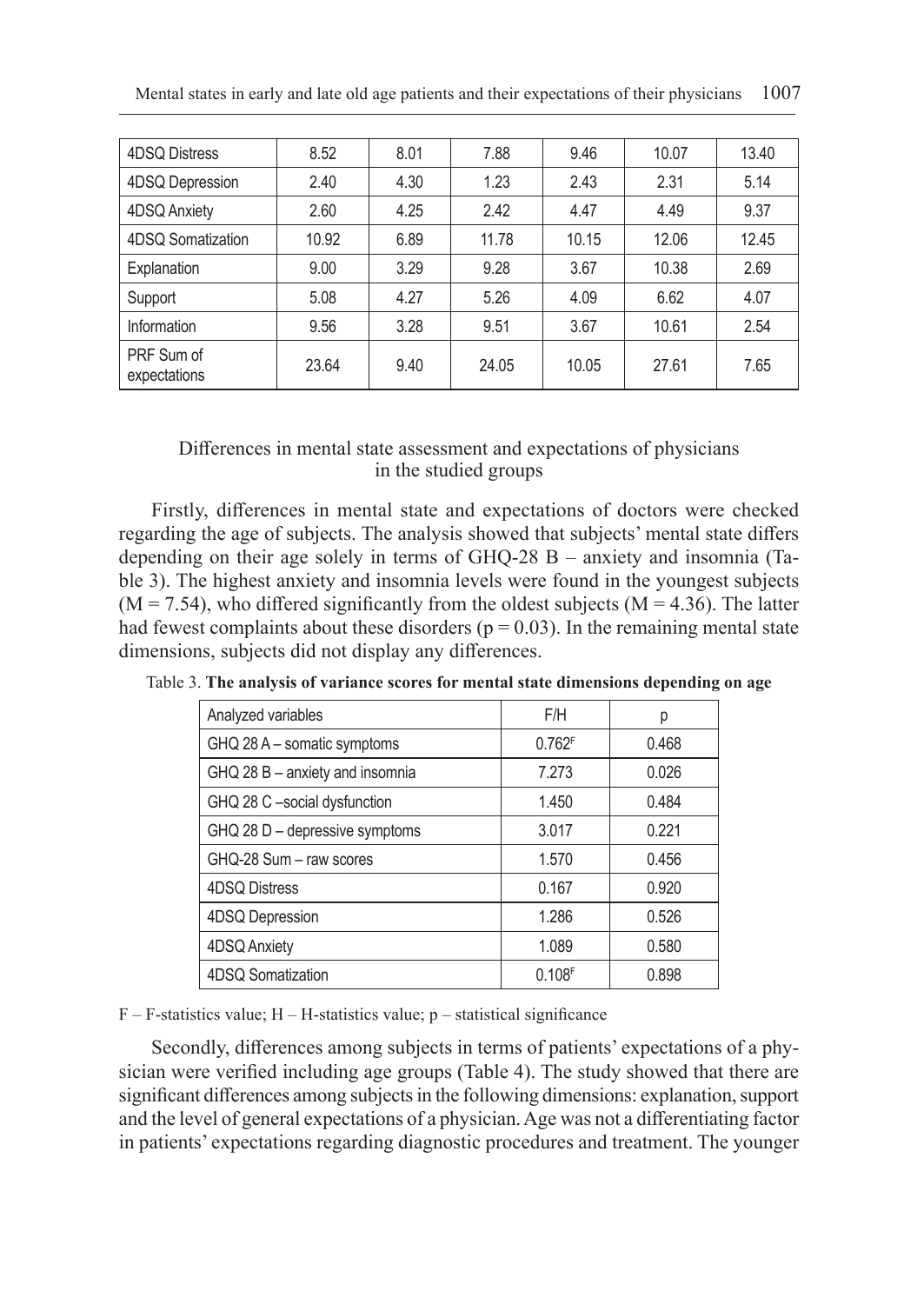the subjects were, the more expectations of a doctor they had, they needed more explanation about their disease, and they expected more emotional support.

| Analyzed variables      | F/H    | р     |
|-------------------------|--------|-------|
| Explanation             | 7.626  | 0.022 |
| Support                 | 3.174F | 0.044 |
| Information             | 5.178  | 0.456 |
| PRF Sum of expectations | 8.235  | 0.016 |

Table 4. **The analysis of variance scores for patients' expectations of doctors depending on age**

 $F - F$ -statistics value;  $H - H$ -statistics value;  $p -$ statistical significance

Differences in the scope of patients' expectations of doctors depending on the intensity of mental disorder symptoms

In further statistical analyses only an overall score calculated in GHQ-28 was taken into consideration and used as a mental state indicator. Subjects were grouped in three subgroups depending on the obtained overall score (Table 5). Next, differences in the scope of patients' expectations of a doctor among the subgroups were verified. Statistically significant differences were identified in the intensity of patients' expectations of a doctor in the dimension of emotional support depending on the subjects' mental state (Tables 6–8). The more symptoms patients signaled, the greater their expectations of doctors were, especially in terms of support.

Table 5. **The size of the study sample depending on the intensity of mental disorders symptoms as measured with GHQ test**

| Level of $GHQ - sum$                     |    | $\frac{0}{0}$ |
|------------------------------------------|----|---------------|
| Low intensity of symptoms (1–4 sten)     | 88 | 40.18         |
| Average intensity of symptoms (5–6 sten) | 63 | 28.77         |
| High intensity of symptoms (7–10sten)    | 68 | 31.05         |

Table 6. **The analysis of variance scores for patients' expectations of doctors depending on mental state**

| Patients' expectations of a doctor | F/H    | р        |
|------------------------------------|--------|----------|
| Explanation                        | 3.50   | 0.174    |
| Support                            | 32.18  | < 0.0001 |
| Information                        | 2.90   | 0.235    |
| PRF Sum of expectations            | 10.00F | < 0.0001 |

F – F-statistics value; H – H-statistics value; p – statistical significance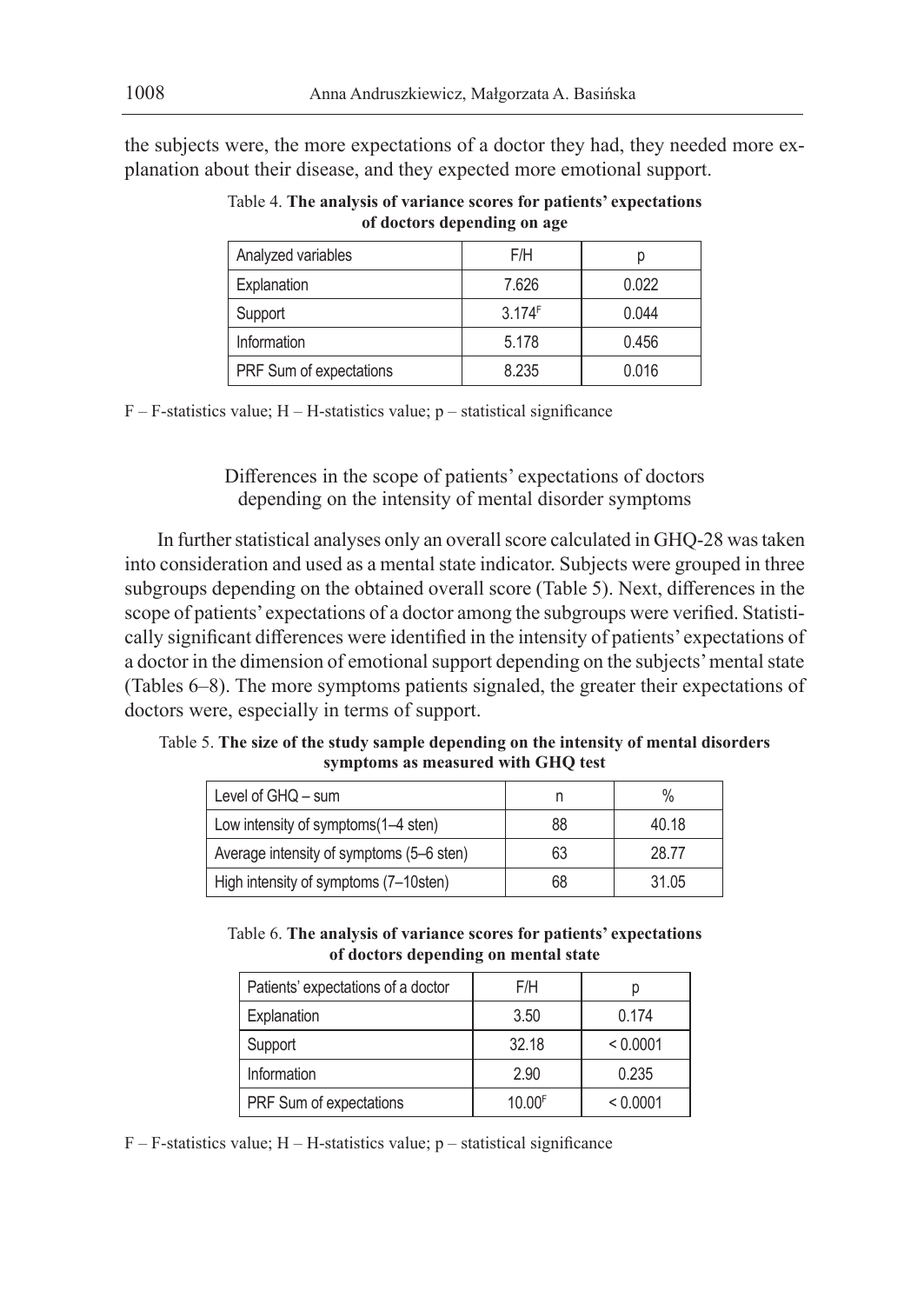| Table 7. Significance level of analyses computed with a multiple comparison test within the |  |
|---------------------------------------------------------------------------------------------|--|
| scope of expectations concerning support from a doctor depending on mental state            |  |

| Symptoms intensity         | Average (5–6 sten)<br>Low $(1-4$ sten) |          | High (7-10 sten) |
|----------------------------|----------------------------------------|----------|------------------|
|                            | R:81.44                                | R:113.78 | R:138.27         |
| Low $(1-4$ sten)           |                                        | 0.005    | < 0.0001         |
| Average (5-6 sten)         | 0.005                                  |          | 0.077            |
| High $(7-10 \text{ sten})$ | < 0.0001                               | 0.077    |                  |

Table 8. **Significance level of analyses computed with a NIR test within the scope of patients' expectations of a doctor depending on mental state**

| Symptoms intensity | Average (5–6 sten)<br>Low $(1-4$ sten) |             | High (7-10 sten) |  |
|--------------------|----------------------------------------|-------------|------------------|--|
|                    | $M = 22.86$                            | $M = 26.00$ | $M = 29.16$      |  |
| Low $(1-4$ sten)   |                                        | 0.030       | < 0.0001         |  |
| Average (5–6 sten) | 0.030                                  |             | 0.039            |  |
| High (7-10 sten)   | < 0.0001                               | 0.039       |                  |  |

M – arithmetic mean

In order to deepen the analysis aiming to verifying whether age and mental state together diversify patients' expectations of a physician, analysis of variance (ANOVA) was carried out for main effects, which showed that mental state plays a way more important role than age as far as expectations of a doctor (Table 9) are concerned.

|                   | Test  | Value |        | $Effect - df$ | $Error - df$ | р         |
|-------------------|-------|-------|--------|---------------|--------------|-----------|
| Absolute term     | Wilks | 0.115 | 523.26 |               | 205.00       | < 0.00001 |
| Age-code          | Wilks | 0.966 | 1.19   |               | 410.00       | 0.308     |
| GHQ-code          | Wilks | 0.879 | 4.54   |               | 410.00       | 0.001     |
| Age-Code*GHQ-code | Wilks | 0.931 | 1.25   | 12            | 542.67       | 0.248     |

Table 9. **The results of ANOVA analysis of variance**

 $F - F$ -statistics value; df – degrees of freedom; p – statistical significance

The research findings allow us to answer the third research question and conclude that in the studied sample mental state turned out to be the most significant factor affecting patients' expectations of a doctor. And that these expectations increased, especially for support, as their mental health deteriorated.

Multiple regression analysis – predictors of patients' expectations of a doctor

At the final stage of the analyses, it was verified whether mental state as expressed in different dimensions of the GHQ scale, patient's age, and duration of a disease together allow us to predict the intensity of patients' expectations of a doctor. For this purpose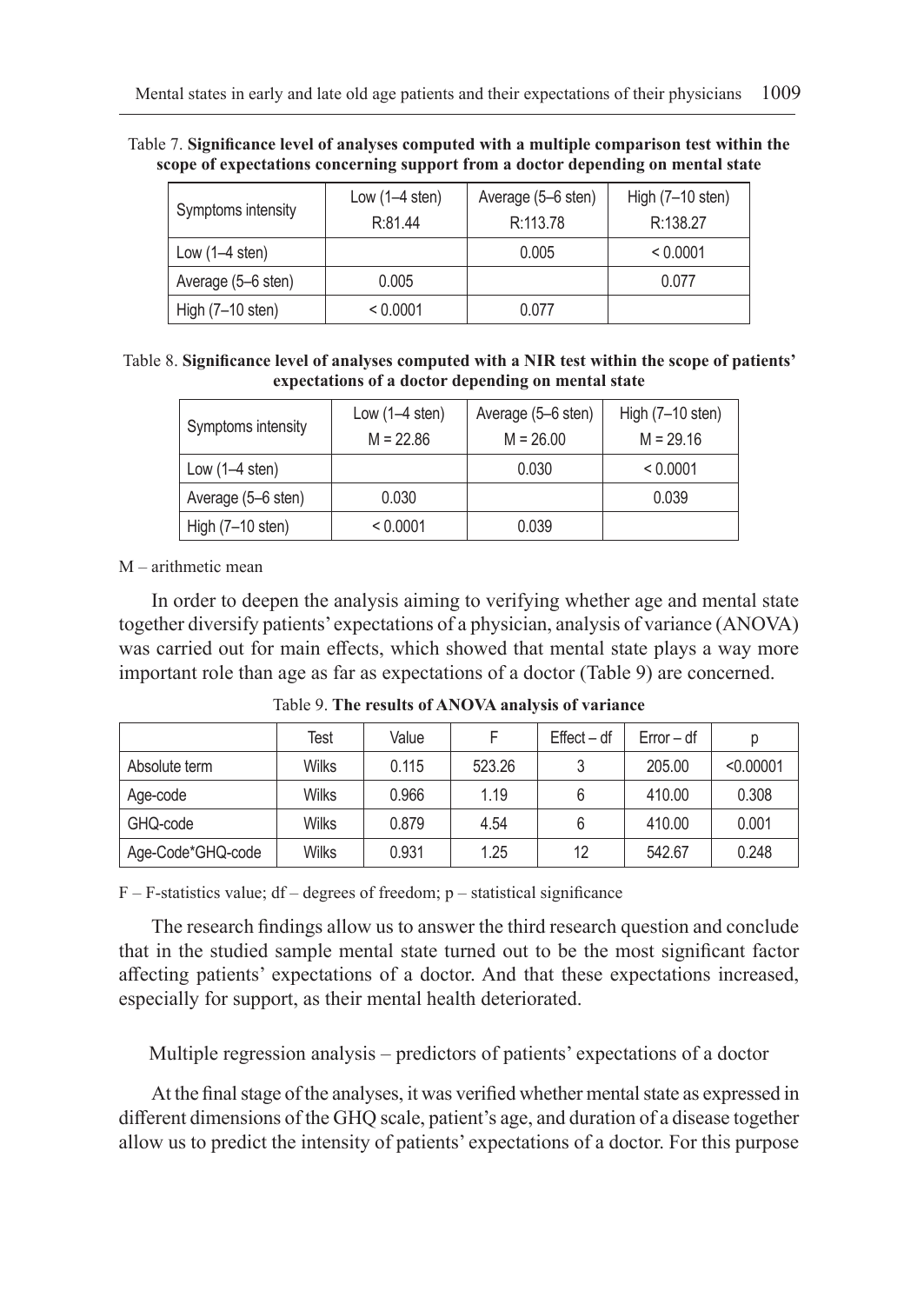multiple regression analysis was conducted. Based on the determined variables, we can predict patients' expectations of a physician.

Expectations for information about the disease are met in 4% in the analyzed variables (R = 0.263; R<sup>2</sup> = 0.069; Adjusted R<sup>2</sup> = 0.042; F(6.203) = 2.523; p < 0.022). Among these variables somatic symptoms play a particular role (GHQ-28 A). The greater their intensity, the greater the expectations for explanation (Beta =  $0.253$ ; t =  $2.35$ ; p =  $0.020$ ).

Expectations for support are met in approximately 19% as the analyzed variables show  $(R = 0.464; R^2 = 0.215;$  Adjusted  $R^2 = 0.192; F(6.203) = 9.277; p < 0.00001$ . Among these variables anxiety and insomnia (GHQ-28 B) as well as duration of a disease are of particular importance. The greater the intensity of anxiety and insomnia (Beta =  $0.217$ ; t =  $2.08$ ; p =  $0.039$ ) and a shorter duration of a disease (Beta =  $-0.172$ ;  $t = -2.14$ ;  $p = 0.014$ ), the greater the expectations for support.

Expectations for information about a disease are met in approximately 4% as the analyzed variables show ( $R = 0.257$ ;  $R^2 = 0.066$ ; Adjusted  $R^2 = 0.039$ ;  $F(6.203) = 2.394$ ; p < 0.030). Among these variables particularly important are somatic symptoms (GHQ-28 A). The greater their intensity, the greater the expectations for explanation (Beta  $= 0.241$ ; t = 2.23; p = 0.027).

Generally, patients' expectations of a doctor are met in approx. 10% as the analyzed variables show ( $R = 0.354$ ;  $R^2 = 0.125$ ; Adjusted  $R^2 = 0.099$ ;  $F(6.203) = 4.841$ ; p < 0.0001). Among these variables somatic symptoms (GHQ-28 A) and duration of a disease play a distinctive role. The more intensive the somatic symptoms (Beta = 0.226;  $t = 2.17$ ;  $p = 0.032$ ) and the shorter duration of a disease (Beta =  $-0.161$ ;  $t = -$ 2.29;  $p = 0.023$ ), the greater the expectations of a doctor.

The results of our analyses allow us to answer the last research question. We find that mental state expressed in the intensity of somatic symptoms felt by a patient and a duration of a disease have a particular role in shaping patients' expectations of a doctor.

#### **Discussion**

Until a few decades ago, the biomedical approach to a patient was the predominant model used by healthcare professionals in medical practice. It focused on a disease and a patient with its central position in the process taken out of a widely-understood context of human functioning [25]. Nowadays human beings and their health are treated holistically and health problems are considered in a broad context of various aspects of human lives. It is reflected, among others, in a different model of a human being ecosystem, so-called: The Mandala of Health – developed by the Department of Public Health, City of Toronto. The model rests on a basic assumption that the connections between a human being and his/her environment are very complex. A new concept of a human being – far from that depicted by Descartes in his concept of a dual nature of man – is beginning to take a decisive role, in which patients' thoughts and feelings are recognized as being associated with their health.

The research findings allow us to gain an in-depth knowledge about the factors conditioning patients' expectations of doctors in a group of elderly patients with chronic conditions. The highest scores in most dimensions of mental state and patients'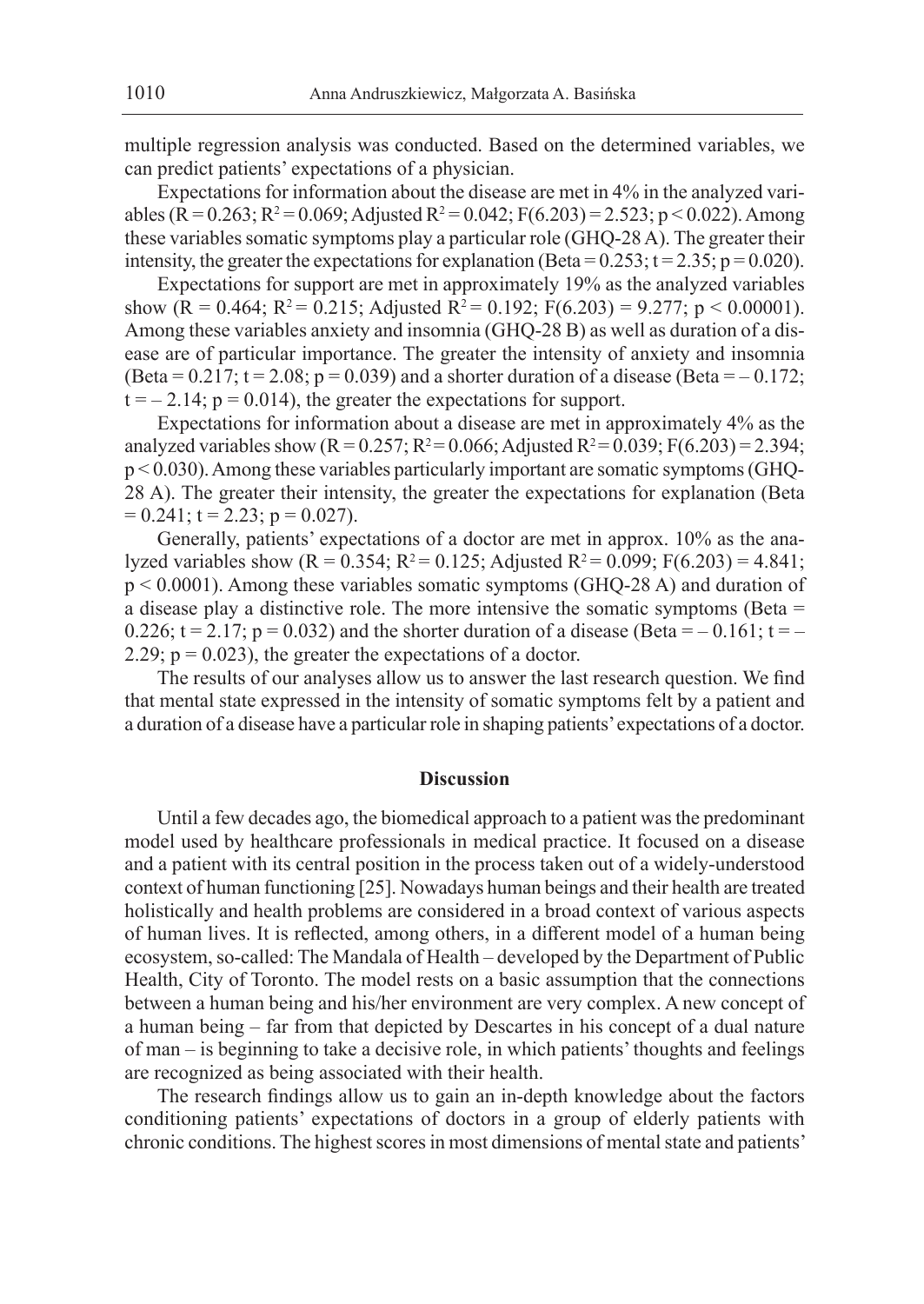expectations of a doctor were found in the control group (late adulthood). The highest anxiety and insomnia levels (GHQ-28 B) were documented in the youngest subjects, and they differed significantly from the oldest subjects who reported fewest complaints about these disorders. The epidemiological research findings suggest that anxiety and depression, as defined according to the criteria laid down in ICD-10 and DSM-IV, occur less often in older than in younger adults [26]. General practitioners in primary care are also of the opinion that older patients in a medical encounter are less likely to talk about their worse mood and mental problems. They mainly focus on somatic symptoms such as: muscle pain or headache and fatigue. Underestimating and all too often staying silent about the symptoms relating to mental state (different that in younger patients) may result from fear of stigma, embarrassment and a belief that bad mood is associated with aging [27]. Moreover, it is worth mentioning that a chronic disease that restricts independence of an individual tends to induce anxiety and fear and contributes to sleep disorders. Yet this situation is socially recognized as normal when it refers to the elderly. It seems that younger people find it more difficult when faced with a condition limiting their functioning, interfering with achieving life plans and tasks, preventing or even stopping them from satisfying different needs of life and contributing to the loss of important values [28].

Results from GHQ-28 questionnaire are considered by researchers to be predictors of a person's physical and mental state [29]. Previous research provide evidence for a relationship between a physical well-being and a perceived health [30]. Moreover, it has to be remembered that genetic parameters strongly affect mental well-being of an individual [31].

According to the research findings [14] patients very often expected the doctor to understand and explain the nature of the problem they reported. Patients also needed to feel that the doctor concentrates on what is important for them. Research by Ruiz-Moral et al. [32] also confirmed those expectations. This research revealed that patients seeking help from a family doctor had two general expectations: to obtain information about their health and that the doctor showed interest in them. In Poland, Marcinowicz et al*.* [33] studied expectations of patients in a primary care consultation. They found that effective treatment, health-related problem solving and accurate diagnosis were among most frequently held expectations while other issues were most unwillingly brought up in consultations. Research conducted on Lithuanian patients showed similar results and found that patients mostly expected to receive information and explanation about the therapy management [34]. Research conducted in Bangladesh also confirmed these expectations [35]. As it clearly arises from the presented data, despite cultural differences patients' expectations are similar and this allows for generalization of the conclusions obtained in the research.

Our research showed that the elderly patients had lower expectations of a doctor. It is worth mentioning that the elderly may have lower expectations of a doctor as they are reconciled with their health condition and treat it as at least partially adequate to the stage of their life. They are very often convinced that old age implies deterioration of health and as a result may not expect detailed information or explanation. They accept the condition, symptoms and all they entail as a natural sign of aging [27].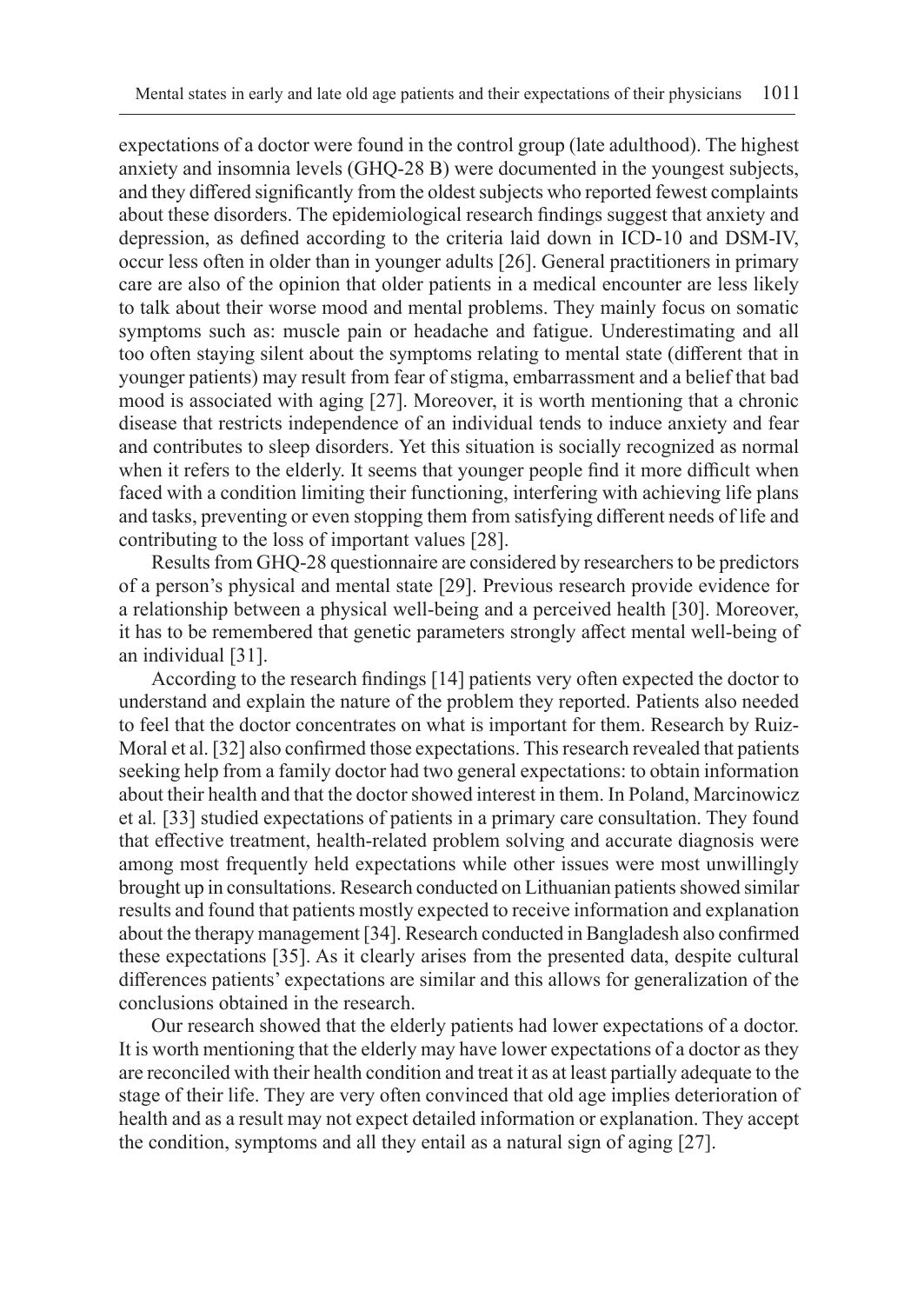The research showed that the higher the level of mental disorders experienced by a patient, the higher their expectations for support. It has also been confirmed in research conducted by other researchers which show that in this situation a sick person and his/her family expect that the doctor will support them, professionally calm the emotions and show full respect and acceptance [36].

The intensity of somatic symptoms proved to be the most significant predictor impacting patients' expectations of a doctor for explanation regarding all health-related issues and for information about the symptoms and medical treatment. This seems logical, the intensity of somatic symptoms always evokes anxiety, patients start to look for information and rational explanation for what is happening. Therefore the doctor, they came to for a diagnosis, naturally becomes the most reliable source of information.

We need not forget that appropriate doctor-patient relationship is vital in achieving mutual success. This appropriate relationship is very often understood in terms of meeting patients' expectations. It applies particularly to chronically ill patients such as diabetes, arterial hypertension or hypercholesterolemia [37].

## **Conclusions**

The research findings obtained in the research indicate that there is a need for a systematic assessment of a mental state of patients attending a medical consultation, especially among younger patients because it is particularly difficult for them to cope with a chronic disease at this stage in life. A negative emotional state can cause reduction in general immunity and further contribute to general health deterioration and problems with treatment [38–40].

## Practical implications

The research findings show there is a need to:

- 1. make systematic assessment of mental state of patients attending a medical consultation;
- 2. improve healthcare personnel skills in providing care to chronically ill patients, especially when it comes to understanding how mental state impacts patients' expectations of a doctor.

## **References**

- 1. Terluin B. *De Vierdimensionale Klachtenlijst (4DKL). Een vragenlijst voor het meten van distress, depressie, angst en somatisatie*. Huisarts Wet. 1996; 39(12): 538–547.
- 2. Goldberg D, Williams P, Makowska Z, Merecz D. *Ocena zdrowia psychicznego na podstawie badań kwestionariuszami Davida Goldberga. Podręcznik dla użytkowników kwestionariuszy GHQ-12 i GHQ-28*. Lodz: Nofer Institute of Occupational Medicine; 2001.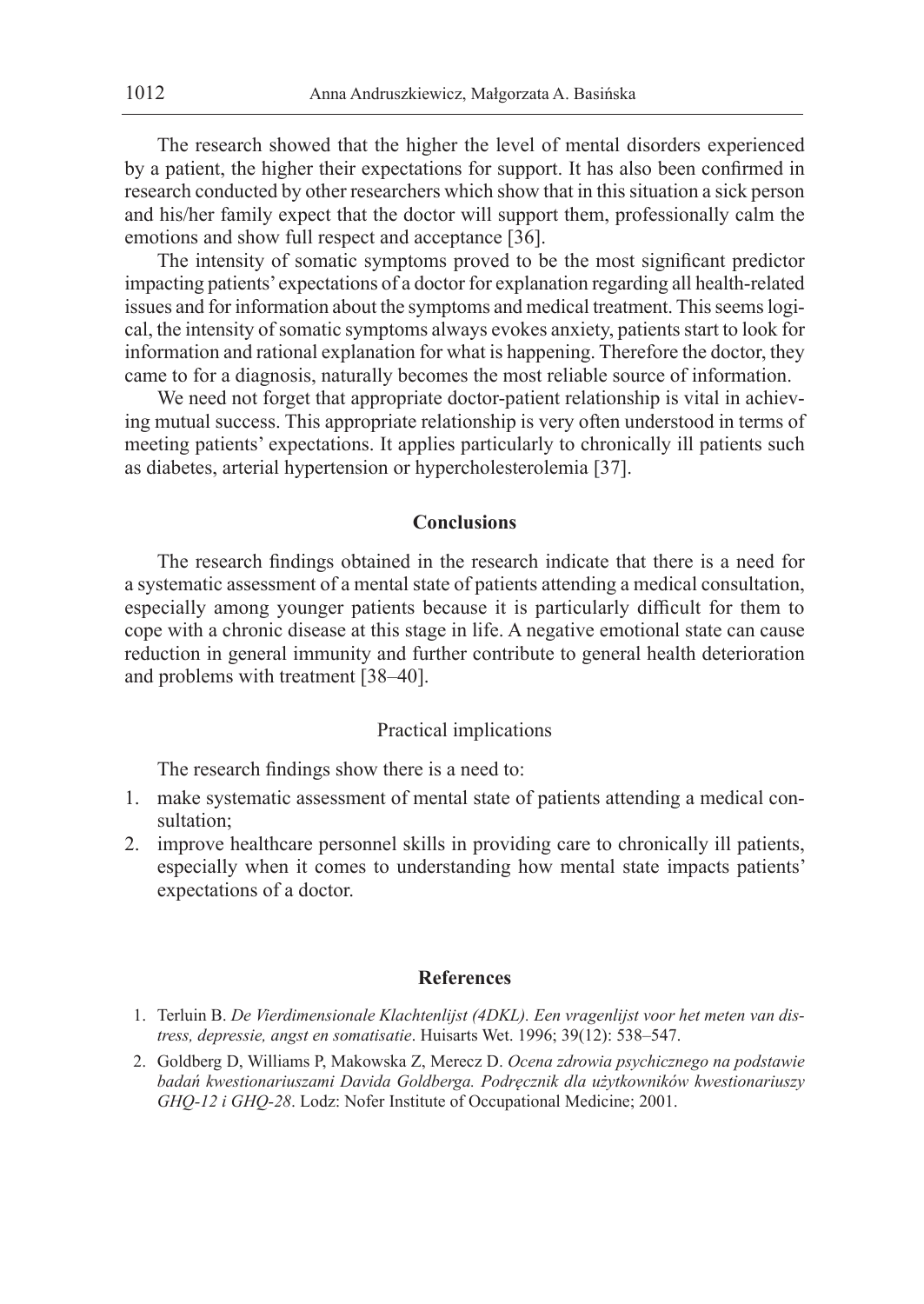- 3. Terluin B, Rhenen W, Schaufeli WB, Haan M. *The Four-Dimensional Symptom Questionnaire (4DSQ): measuring distress and other mental health problems in working population*. Work Stress 2004; 18: 187–207.
- 4. Michel J-P, Newton JL, Kirkwood TBL. *Medical Challenges of Improving the Quality of a Longer Life*. JAMA 2008; 6: 688–690.
- 5. Neal R, Dowell A, Heywood P, Morley S. *Frequent attenders: who needs treatment*. Br. J. Gen. Pract.1996; 46: 131–132.
- 6. Speer DC, Schneider MG. *Mental health needs of older adults and primary care: opportunity for interdisciplinary geriatric team practice*. Clin. Psychol. 2003; 10: 85–101.
- 7. Vaingankar JA, Subramaniam M, Lim YW, Sherbourne C, Luo N, Ryan G. et al. *From wellbeing to positive mental health: conceptualization and qualitative development of an instrument in Singapore*. Qual. Life Res. 2012; 21(10): 1785–1794.
- 8. Huppert FA, So TT. *Flourishing across Europe: application of a new flourishing across Europe: application of a new conceptual framework for defining well-being*. Soc. Indic. Res. 2013; 110(3): 837–861.
- 9. Szarota Z. *Gerontologia społeczna i oświatowa. Zarys problematyki*. Krakow: Pedagogical University of Cracow Press; 2004.
- 10. Susułowska M. *Psychologia starzenia się i starości*. Warsaw: Polish Scientific Publishers PWN; 1989.
- 11. Oleś P. *Psychologia człowieka dorosłego*. Warsaw: Polish Scientific Publishers PWN; 2011.
- 12. Krzymiński S. *Zaburzenia psychiczne wieku starczego*. Warsaw: PZWL Medical Publishing; 1993.
- 13. Coni N, Davison W, Webster S. *Starzenie się*. Warsaw: Polish Scientific Publishers PWN;1994.
- 14. Williams S, Weinman J, Dale J, Newman S. *Patient expectations: What do primary care patients*  want from the GP and how far does meeting expectations affect patient satisfaction? Fam. Pract. 1995; 12: 193–201.
- 15. Mojsa W, Marcinowicz L. *Oczekiwania pacjentów z nadciśnieniem tętniczym wobec pielęgniarki rodzinnej: badania jakościowe*. Annales UMCS Sec. D 2005; 60(supl. 16): 494–497.
- 16. Zieniuk AM. *Oczekiwania pacjenta onkologicznego wobec personelu medycznego*. Psychoonkologia 2009; 1–2: 17–27.
- 17. Kapała W, Skrobisz J. *Oczekiwania pacjentów hospitalizowanych w oddziale chirurgii trybem planowym względem zespołu lekarskiego, pielęgniarskiego i warunków lokalowych*. Now. Lek. 2006; 75(4): 351–358.
- 18. Glińska J, Malesza M, Lewandowska M, Miller R, Dziki Ł, Dziki A. *Oczekiwania emocjonalne oraz kontrola emocji pacjentów z rakiem jelita grubego po wyłonieniu stomii jelitowej*. Pielęg. Chirurg. Angiol. 2013; 3: 84–91.
- 19. Laskowka E, Tulińska M. *Jakość relacji lekarz pacjent i jej wpływ na proces zdrowienia*. Neuroskop 2006; 8: 163–166.
- 20. Rao JK, Weinberger M, Kroenke K. *Visit-specific expectations and patient-centered outcomes*. Arch. Fam. Med. 2000; 9: 1148–1155.
- 21. McKinley RK, Roberts C. *Patients satisfaction with out of hours primary medical care*. Qual. Health Care 2001; 10: 23–28.
- 22. Holman H. *Chronic disease-The need for a new clinical education*. JAMA 2004; 292(9): 1057–1059.